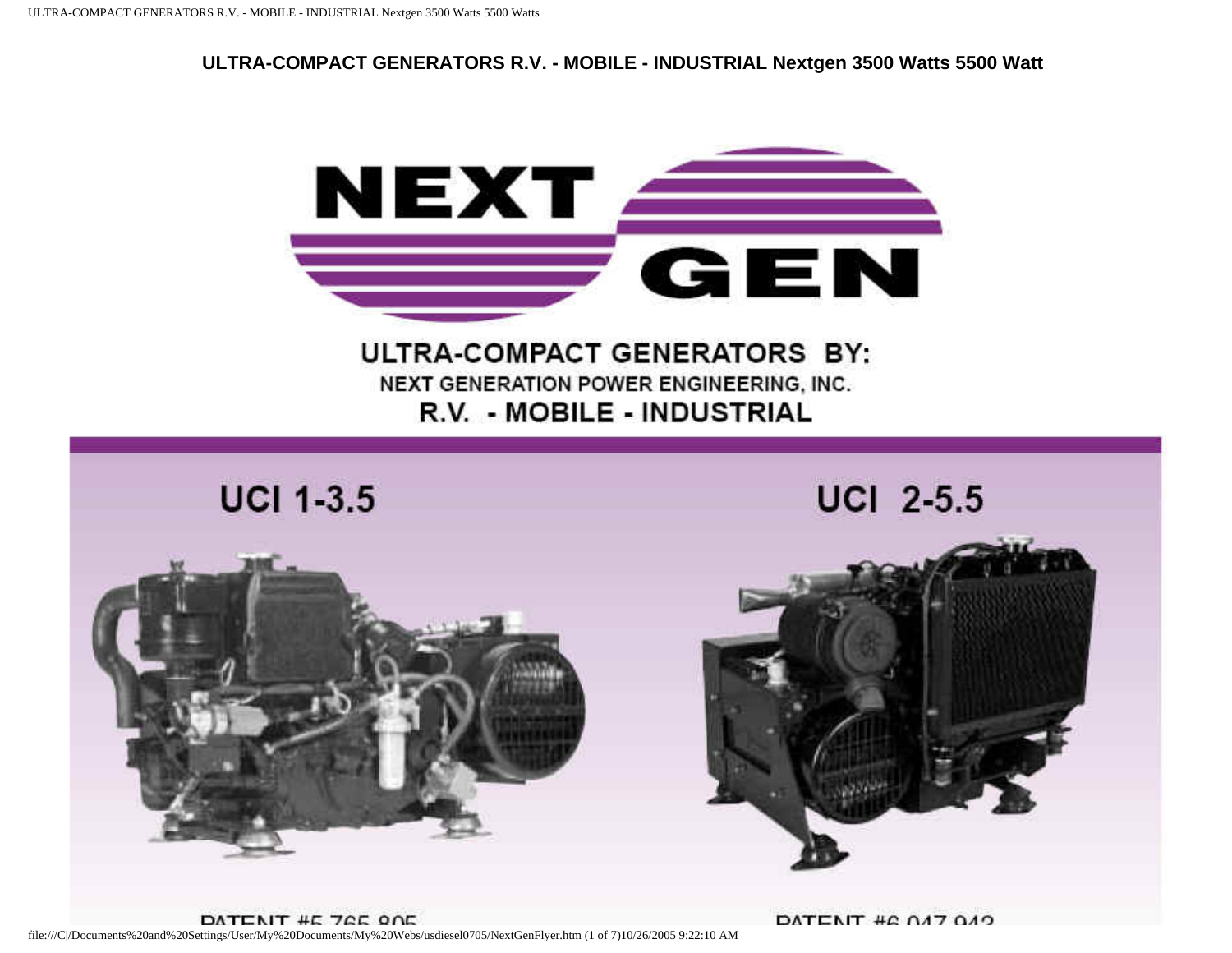**FAILIVI #0,700,000** 

### OTHER PATENTS PENDING

# ULTRA COMPACT - DURABLE - EFFICIENT

Next Generation Power Engineering has developed and patented a line of ultra-compact diesel gen-sets that are smaller and lighter than ever thought possible. Starting with a simple cost effective base unit with several configurations and options available, gen-sets can be tailored to fit anything from an R.V. to a specialty emergency vehicle.

Some standard features include:

- Kubota heavy duty diesel engine ٠
- Mid speed operation for long life and quiet performance
- Extra resilient isolation mounts
- One side service
- Ultra-compact size often fits into the space allowed for a gas set.

# **The Superior Choice**

Horizontal water cooled 4 cycle

# SPECIFICATIONS - \*Subject to change  $UCI$  1-3.5

UCI  $2-5.5$ 

Vertical water cooled 4 cycle

**TYPE** 

# Of Cylinders Bore x Stroke (In)

1 2.95 x 2.76

diesel engine

2  $2.64 \times 2.68$ 

diesel engine

file:///C|/Documents%20and%20Settings/User/My%20Documents/My%20Webs/usdiesel0705/NextGenFlyer.htm (2 of 7)10/26/2005 9:22:10 AM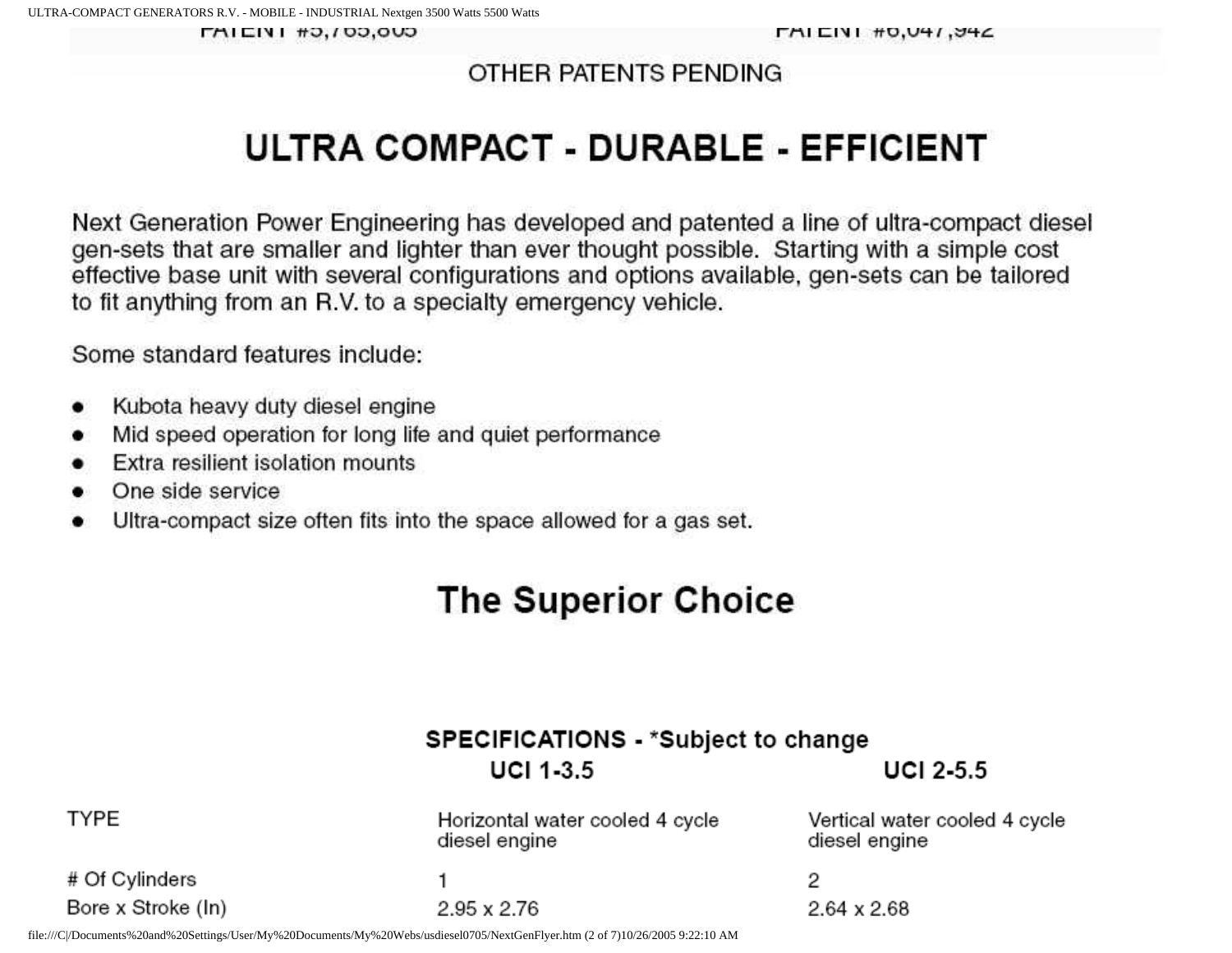ULTRA-COMPACT GENERATORS R.V. - MOBILE - INDUSTRIAL Nextgen 3500 Watts 5500 Watts

| Displacement (Cu. In.)    | 18.86                   | 29.23                             |
|---------------------------|-------------------------|-----------------------------------|
| SAE Net Intermittent H.P. | 7/2800                  | 11.0 @ 2800 RPM                   |
| Combustion System         | Spherical               | Three Vortex                      |
| Compression Ratio         | 23:1                    | 23:1                              |
| Lubricating System        | Forced by trochoid pump | Forced lubrication w/filter       |
| Fuel                      | ASTM #2 diesel          | ASTM #2 diesel                    |
| Coolant Water Capacity    | 1.5 U.S. quarts         | 3.0 US quarts                     |
| Lubricating Oil Capacity  | 1.0 US quarts           | 2.2 US quarts                     |
| Measurement (LxWxH)       | 28" x 15.5" x 17"       | 23" x 20" x 21"                   |
| Dry Weight (lbs.)         | 160 lbs.                | 240 lbs.                          |
| Starting System           | 12V Battery             | 12V Battery                       |
| Charging System           | None                    | 10 Amp standard / 35 Amp Optional |
| Fuel Line Diameter        | 5/16"                   | 5/16"                             |
| Return Line Diameter      | 1/4"                    | 1/4"                              |
| Output Voltage            | 120/240                 | 120/240                           |
| Output AMPS               | 30/15                   | 46/23                             |
| Output Watts              | 3500                    | 5500                              |

Specifications Subject To Change Without Notice Attention! Bulk Inverter/charges such as those by Trace, Heart & others have special power requirements. Please advise us before ordering.

## **FEATURES**

- Dry Air Cleaner
- **Exhaust Muffler**
- Oil Pressure & Water Temp Shut Down
- 12V Electric Fuel Pump
- 12V Electric Starting
- Extra Resilient Isolation Mounts
- "Easy Drain" oil change system
- One side service
- Fuel filter
- Helical Offset Tooth Drive System
- Remote start panel with hour meter and harness



3.5 kw shown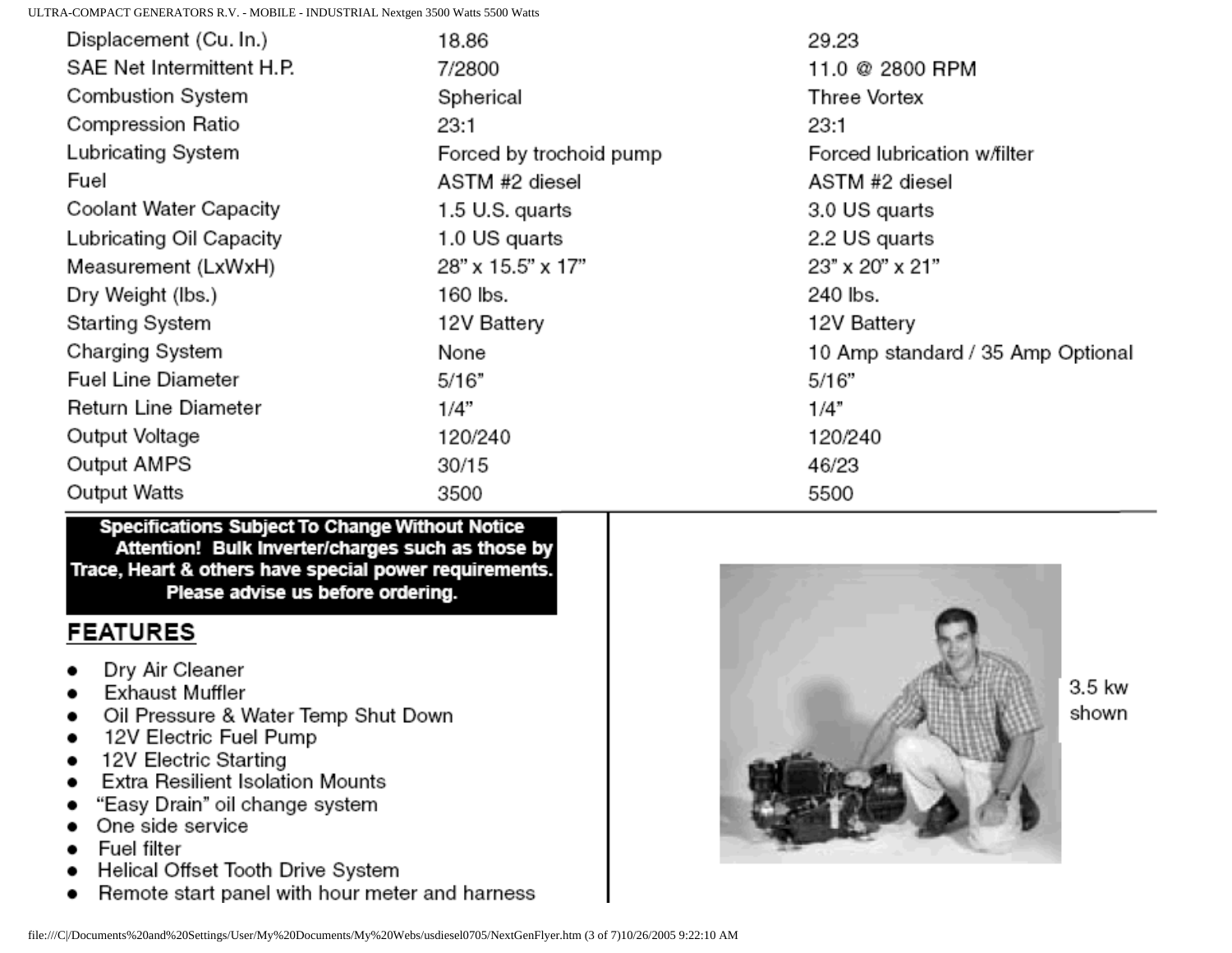#### **ULTRA COMPACT - DURABLE - EFFICIENT**

Next Generation Power Engineering has developed and patented a line of ultra-compact diesel

gen-sets that are smaller and lighter than ever thought possible. Starting with a simple cost

effective base unit with several configurations and options available, gen-sets can be tailored

to fit anything from an R.V. to a specialty emergency vehicle.

Some standard features include:

- Kubota heavy duty diesel engine
- Mid speed operation for long life and quiet performance
- Extra resilient isolation mounts
- One side service
- Ultra-compact size often fits into the space allowed for a gas set.

#### **The Superior Choice ULTRA-COMPACT GENERATORS BY: R.V. - MOBILE - INDUSTRIAL UCI 1-3.5 UCI 2-5.5 Types**

| <b>TYPE</b>               | Horizontal water cooled 4 cycle diesel engine | Vertical water cooled 4 cycle diesel engine |
|---------------------------|-----------------------------------------------|---------------------------------------------|
| # Of Cylinders            |                                               | $\overline{2}$                              |
| Bore x Stroke (In)        | $2.95 \times 2.76$                            | $2.64 \times 2.68$                          |
| Displacement (Cu. In.)    | 18.86                                         | 29.23                                       |
| SAE Net Intermittent H.P. | 7/2800                                        | 11.0 @ 2800 RPM                             |
| <b>Combustion System</b>  | Spherical                                     | <b>Three Vortex</b>                         |
| <b>Compression Ratio</b>  | 23:1                                          | 23:1                                        |

file:///C|/Documents%20and%20Settings/User/My%20Documents/My%20Webs/usdiesel0705/NextGenFlyer.htm (4 of 7)10/26/2005 9:22:10 AM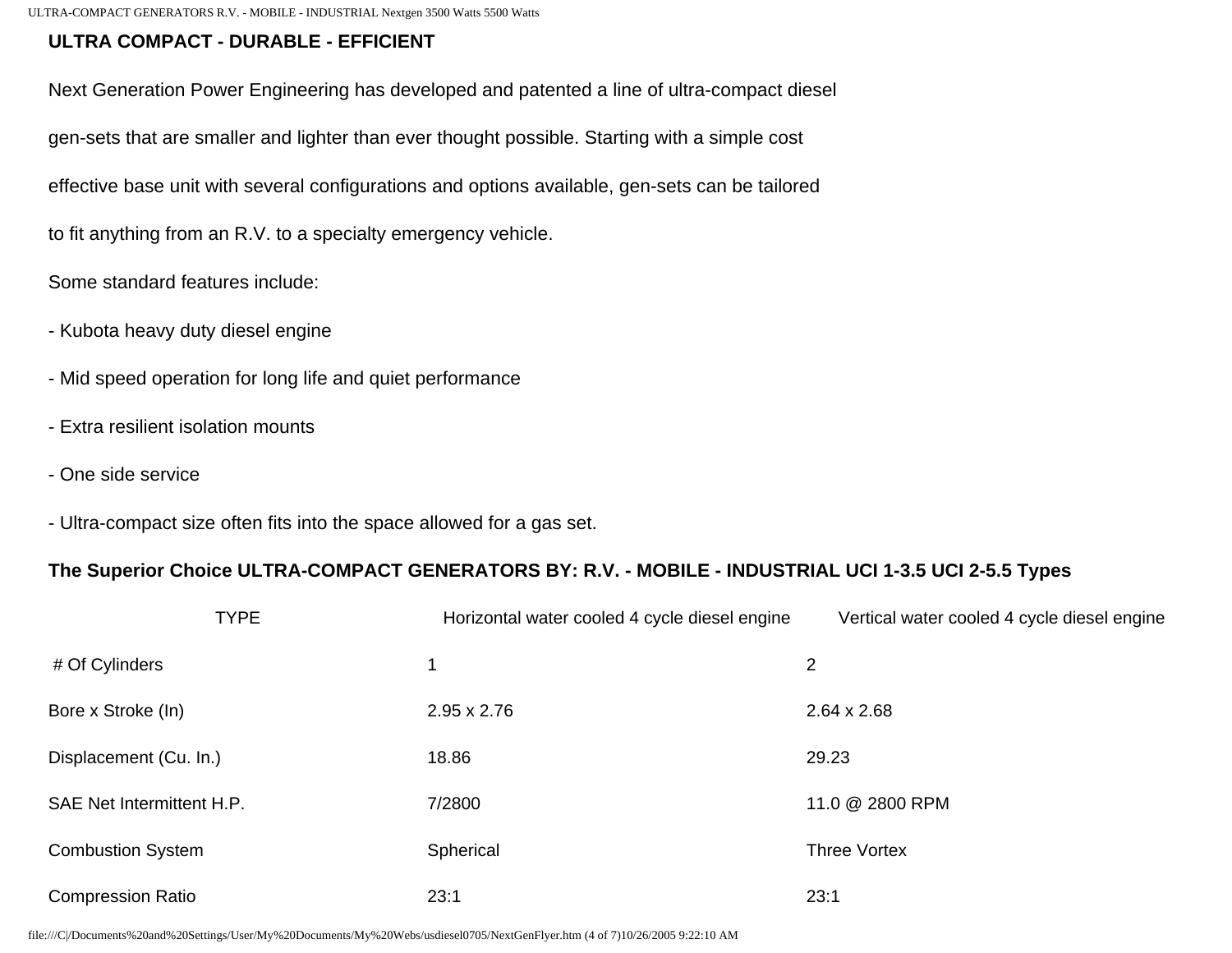ULTRA-COMPACT GENERATORS R.V. - MOBILE - INDUSTRIAL Nextgen 3500 Watts 5500 Watts

| <b>Lubricating System</b>       | Forced by trochoid pump | Forced lubrication w/filter       |
|---------------------------------|-------------------------|-----------------------------------|
| Fuel                            | ASTM #2 diesel          | ASTM #2 diesel                    |
| <b>Coolant Water Capacity</b>   | 1.5 U.S. quarts         | 3.0 US quarts                     |
| <b>Lubricating Oil Capacity</b> | 1.0 US quarts           | 2.2 US quarts                     |
| Measurement (LxWxH)             | 28" x 15.5" x 17"       | 23" x 20" x 21"                   |
| Dry Weight (lbs.)               | 160 lbs.                | 240 lbs.                          |
| <b>Starting System</b>          | 12V Battery             | 12V Battery                       |
| <b>Charging System</b>          | None                    | 10 Amp standard / 35 Amp Optional |
| <b>Fuel Line Diameter</b>       | 5/16"                   | 5/16"                             |
| <b>Return Line Diameter</b>     | 1/4"                    | 1/4"                              |
| <b>Output Voltage</b>           | 120/240                 | 120/240                           |
| <b>Output AMPS</b>              | 30/15                   | 46/23                             |
| <b>Output Watts</b>             | 3500                    | 5500                              |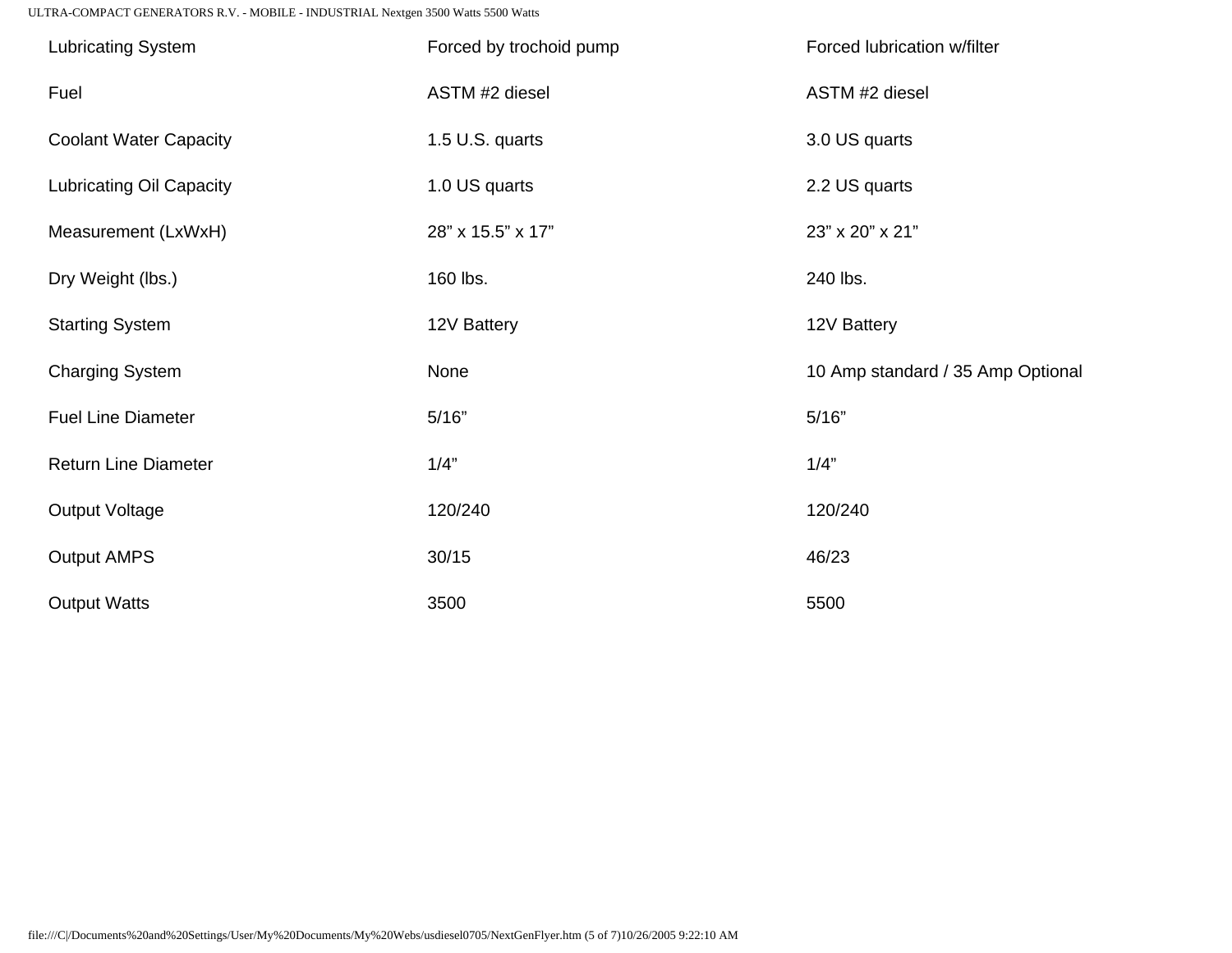#### **SPECIFICATIONS -**

**FEATURES**

- \*Subject to change UCI 1-3.5 UCI 2-5.5 - Dry Air Cleaner
	- Exhaust Muffler
	- Oil Pressure & Water Temp Shut Down
	- 12V Electric Fuel Pump
	- 12V Electric Starting
	- Extra Resilient Isolation Mounts
	- "Easy Drain" oil change system
	- One side service
	- Fuel filter
	- Helical Offset Tooth Drive System
	- Remote start panel with hour meter and harness

#### **OPTIONS**

- Mounting Base
- Enclosure
- Ceramic Coated Exhaust Muffler

Crank Mounted Blower Fan

Remote Radiators & Fans

3.5 kw